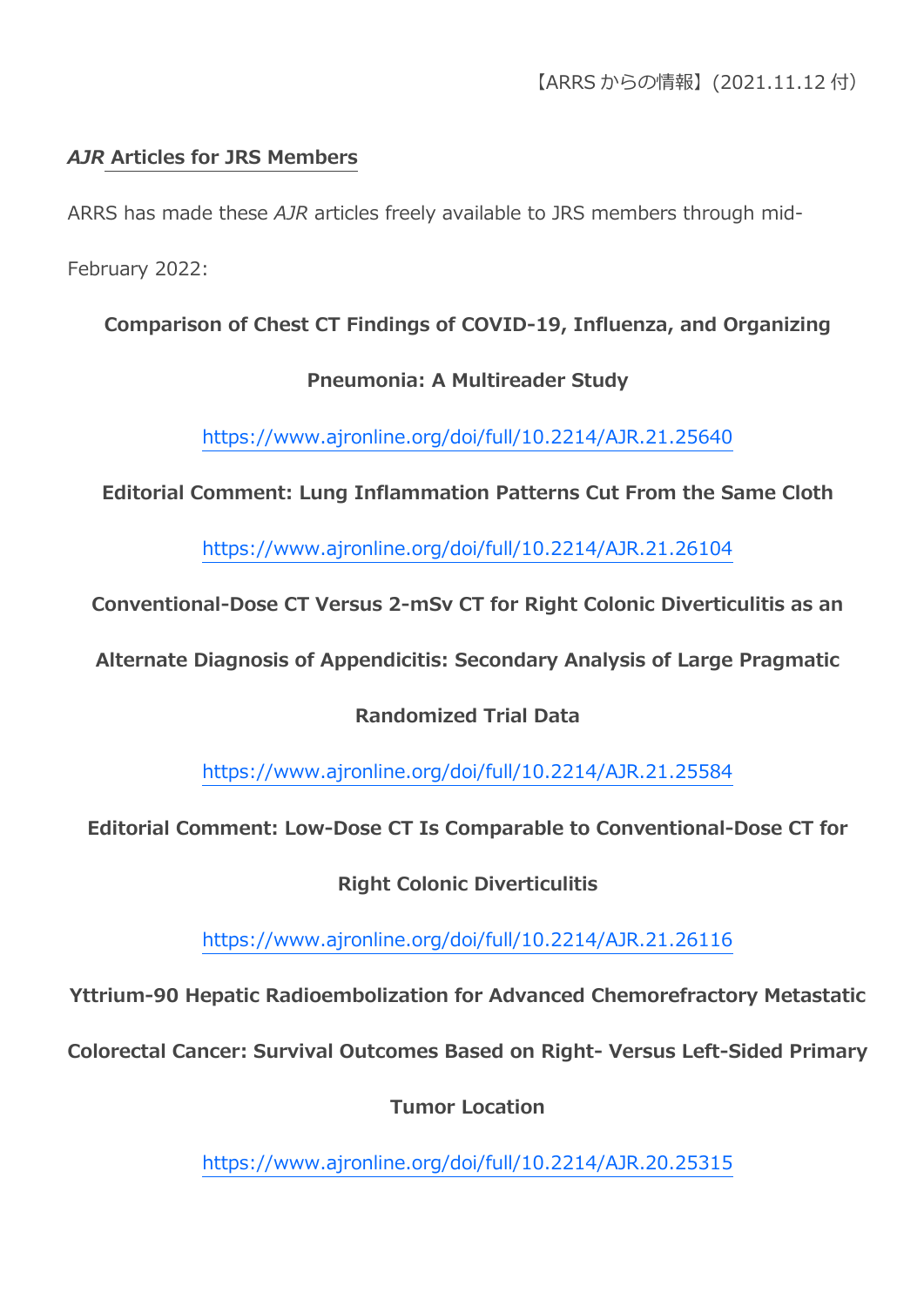**Editorial Comment: Primary Tumor Location Is a Significant Prognostic Factor of** 

**Survival After 90Y Radioembolization for Metastatic Colorectal Cancer**

<https://www.ajronline.org/doi/full/10.2214/AJR.21.25692>

## **ARRS 2022 Meeting – New Orleans/Virtual/On Demand – Learn More**

### **at [ARRS.ORG/MEETING](https://www2.arrs.org/am22/)**



### **JRS Members are Invited to Join ARRS**

Through this global partnership ARRS is pleased to offer complimentary online

membership for radiology residents in a training program and for radiologists in

fellowship training. ARRS also offers a significant discount on ARRS online membership

for JRS members in active practice in Japan.

Please follow the steps below in order to become an ARRS member:

- 1. Create an account at: <http://www.arrs.org/createProfile>
- 2. Once the account has been created:
	- 1. Click on Membership
	- 2. Click on Join ARRS
	- 3. Click on the Join ARRS Online Membership Application Button